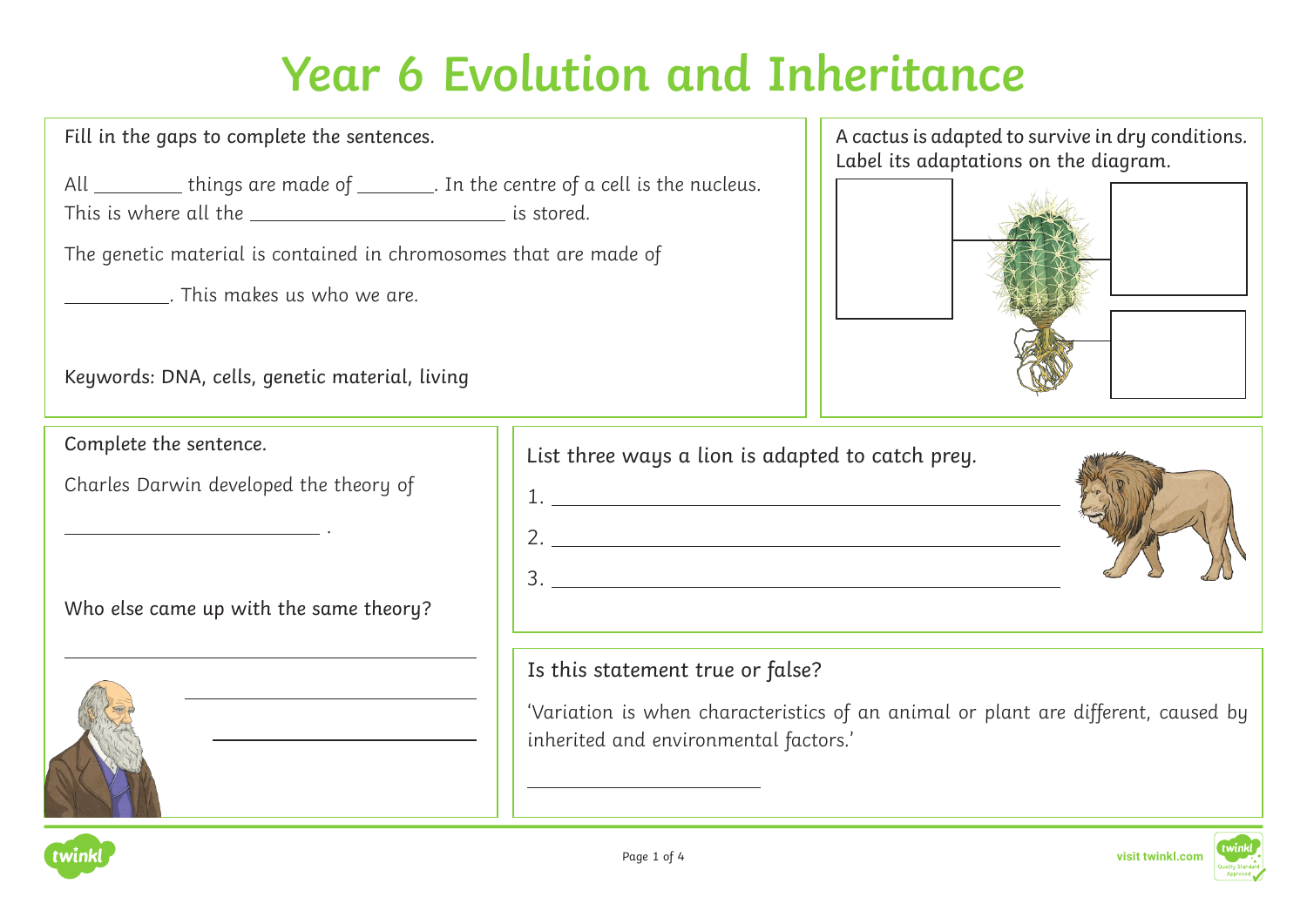$\overline{a}$ 

 $\overline{a}$ 

 $\overline{a}$ 

 $\overline{a}$ 

 $\overline{a}$ 

 $\overline{a}$ 

 $\overline{a}$ 

Variation in a species can be **environmental** (the conditions around us) or **inherited** (from our parents).

Draw lines to match the characteristic to its correct category.

| inho   | eye colour   |
|--------|--------------|
|        | tattoo       |
|        | ear-piercing |
| enviro | blood group  |
|        | scar         |

| inherited   |  |
|-------------|--|
| environment |  |

Describe how the Galapagos finches help to support Darwin's theory.

Underline the words that are spelt wrong, then rewrite the sentence correctly.

Aminals and palnts have special features that make them better adpated to their enviroment so they are more likely to surviv.

| List three ways a penguin is adapted to live in a cold climate. |
|-----------------------------------------------------------------|
| 1.                                                              |
|                                                                 |
| 2.                                                              |
|                                                                 |
| 3.                                                              |
|                                                                 |
|                                                                 |



 $\overline{a}$ 

 $\overline{a}$ 

 $\overline{a}$ 

 $\overline{a}$ 

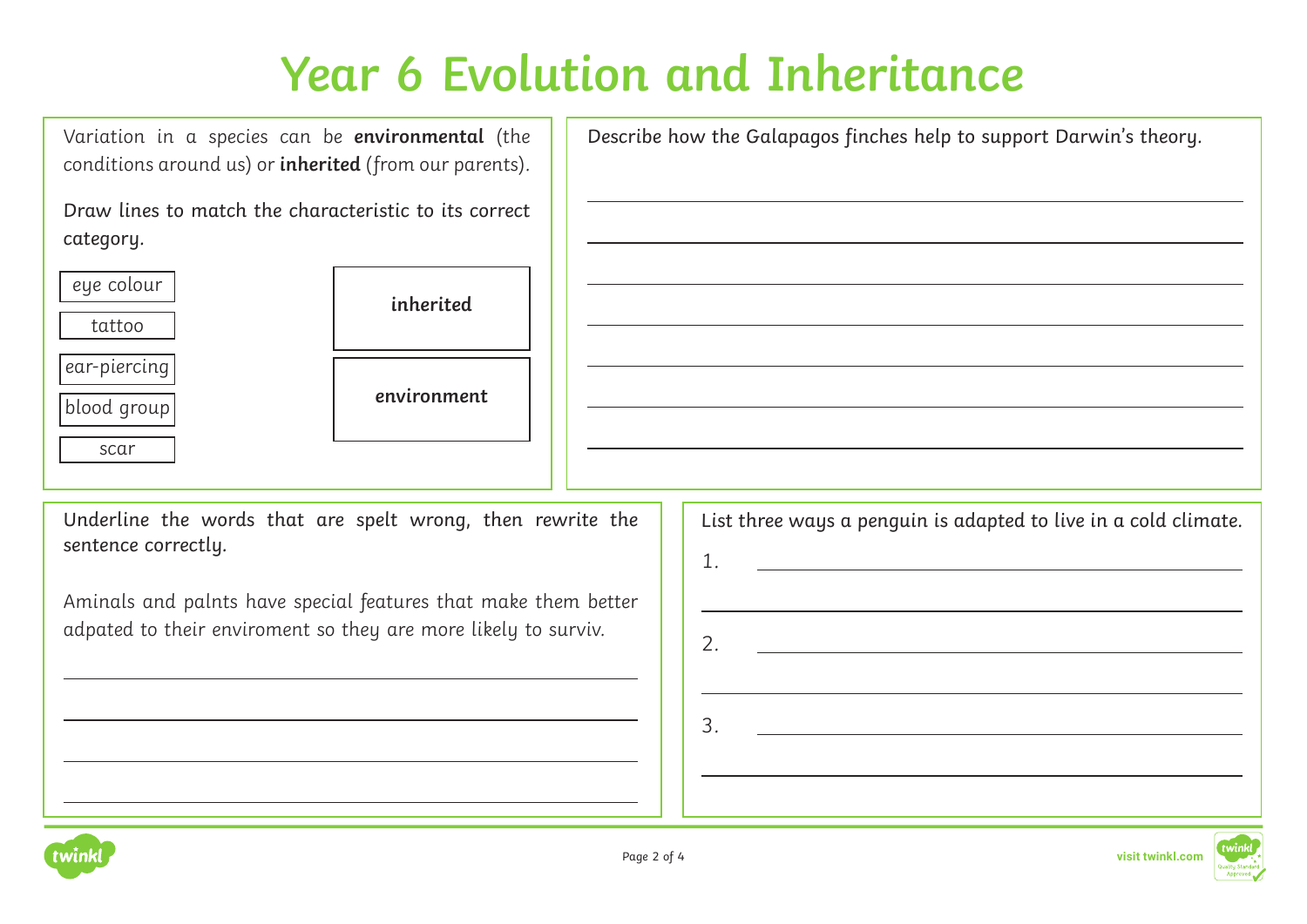| Living things are classified using the<br>Linnaean system. | Why do scientists use the Linnaean classification system? |
|------------------------------------------------------------|-----------------------------------------------------------|
| Fill in the vowels to complete the words.                  |                                                           |
| $K_n q d_m$                                                |                                                           |
| Phyl_m                                                     | What language is used when naming different species?      |
| $Cl\_ss$                                                   | Greek<br>Latin<br>English                                 |
| $_r$ rd $_r$                                               |                                                           |
| $F_m_{y}$                                                  | Can you explain why?                                      |
| $G_n$                                                      |                                                           |
| $Sp_{c_2}$                                                 |                                                           |

Classify the following organisms into two groups and then explain why you classified them this way. human dolphin nettle buttercup slug bluebell orchid squirrel Group 1 Group 2  $\overline{a}$  $\overline{a}$ 



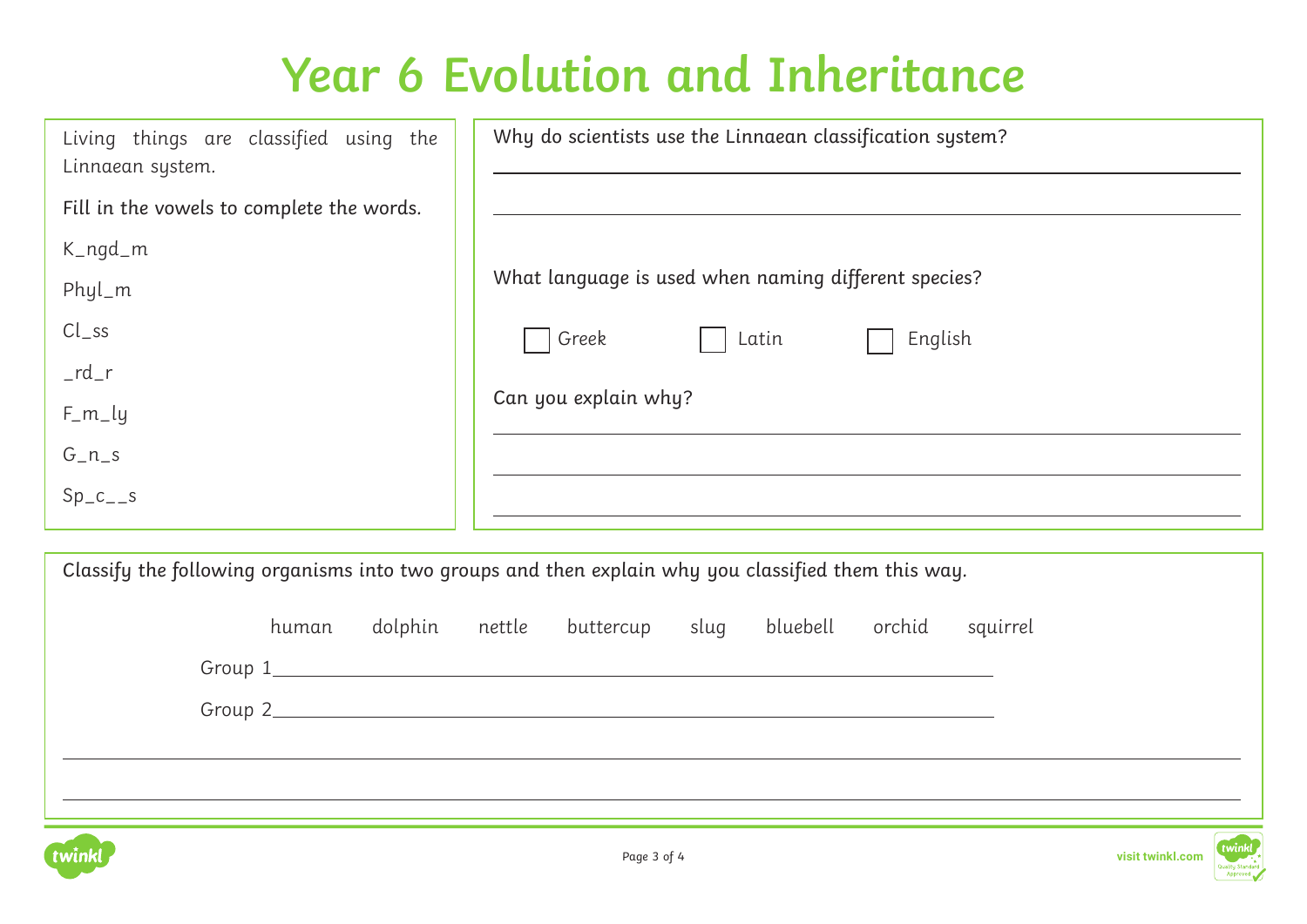Using the diagram, list ways in which hum have changed over time.



| Tick the correct answer.                                 |
|----------------------------------------------------------|
| Mary Anning spent her childhood                          |
| searching for treasure.                                  |
| fossil hunting.                                          |
| searching for minibeasts.                                |
| Why are fossils so important to the theory of evolution? |
|                                                          |
|                                                          |
|                                                          |

What other evidence do we now have for the theory of evolution?



 $\overline{a}$ 

 $\overline{a}$ 

 $\overline{a}$ 

 $\overline{a}$ 

 $\overline{a}$ 

 $\overline{a}$ 

 $\overline{a}$ 

 $\overline{a}$ 

 $\overline{a}$ 

 $\overline{a}$ 

 $\overline{a}$ 

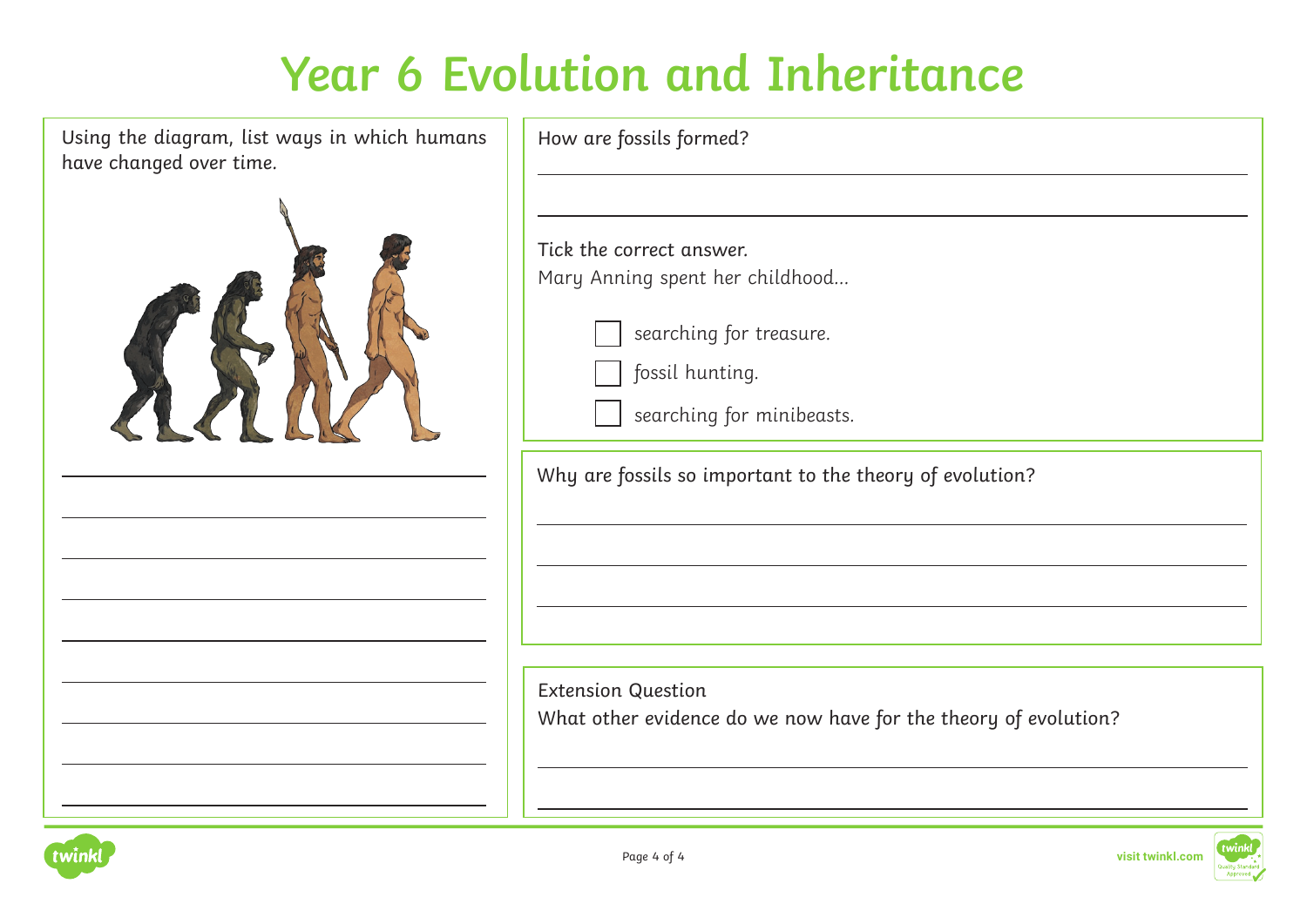Fill in the gaps to complete the sentences.

All **living** things are made of **cells**. In the centre of a cell is the nucleus. This is where all the **genetic material** is stored.

The genetic material is contained in chromosomes that are made of **DNA**. This makes us who we are.



**Keywords: DNA, cells, genetic material, living**

**Complete the sentence.** Charles Darwin developed the theory of **evolution**. **Who else came up with the same theory? Alfred Wallace Is this statement true or false? List three ways a lion is adapted to catch prey.** Pupils may come up with a variety of answers, such as: **• sharp teeth to bite; • sharp retractable claws to grab their prey; • rough tongue to help when eating; • eyes at the front of its head for stalking; • strong leg muscles for running; • sandy colour for camouflage.**

> 'Variation is when characteristics of an animal or plant are different, caused by inherited and environmental factors.'

**True** 



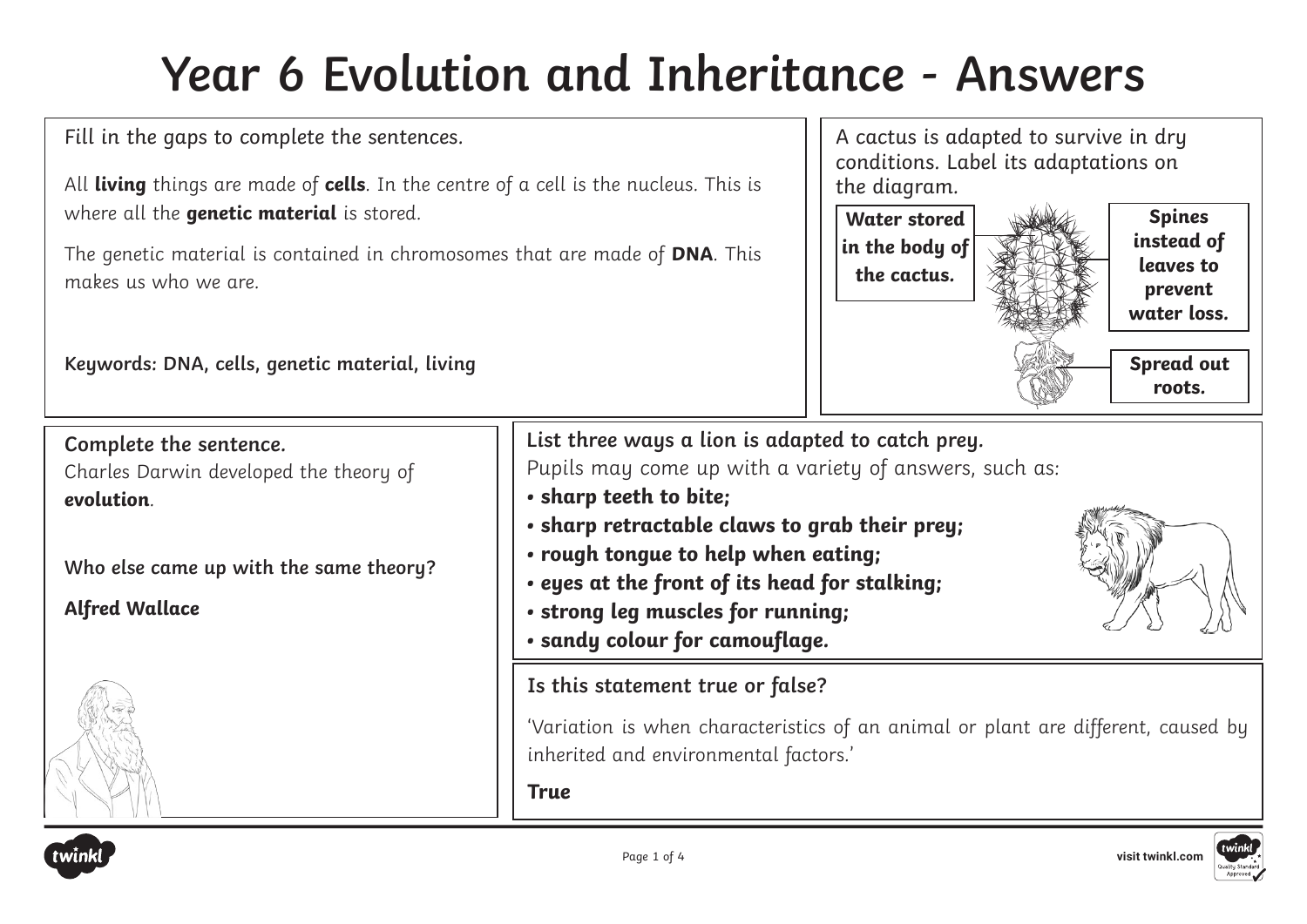Variation in a species can be **environmental** (the conditions around us) or **inherited** (from our parents).

**Draw lines to match the characteristic to its correct category.** 



**Underline the words that are spelt wrong, then rewrite the sentence correctly.** 

Aminals and palnts have special features that make them better adpated to their enviroment so they are more likely to surviv.

**Animals** and **plants** have special features that make them better **adapted** to their **environment** so they are more likely to **survive**.

**Describe how the Galapagos finches help to support Darwin's theory.** 

**There are many species of Galapagos finches, all found on different islands. Each species has a different shaped beak because they all eat different types of food. Darwin's theory is that each different species adapted to the new environment. This adaptation allows each species of finches to survive better.**

> **List three ways a penguin is adapted to live in a cold climate.**

Pupils may come up with a variety of answers, such as:

- **streamlined and webbed feet for swimming;**
- **wings shaped like flippers for swimming;**
- **thick skin and blubber to keep warm;**
- **black feathers to absorb the heat from the sun;**
- **will also huddle in large groups to keep warm.**



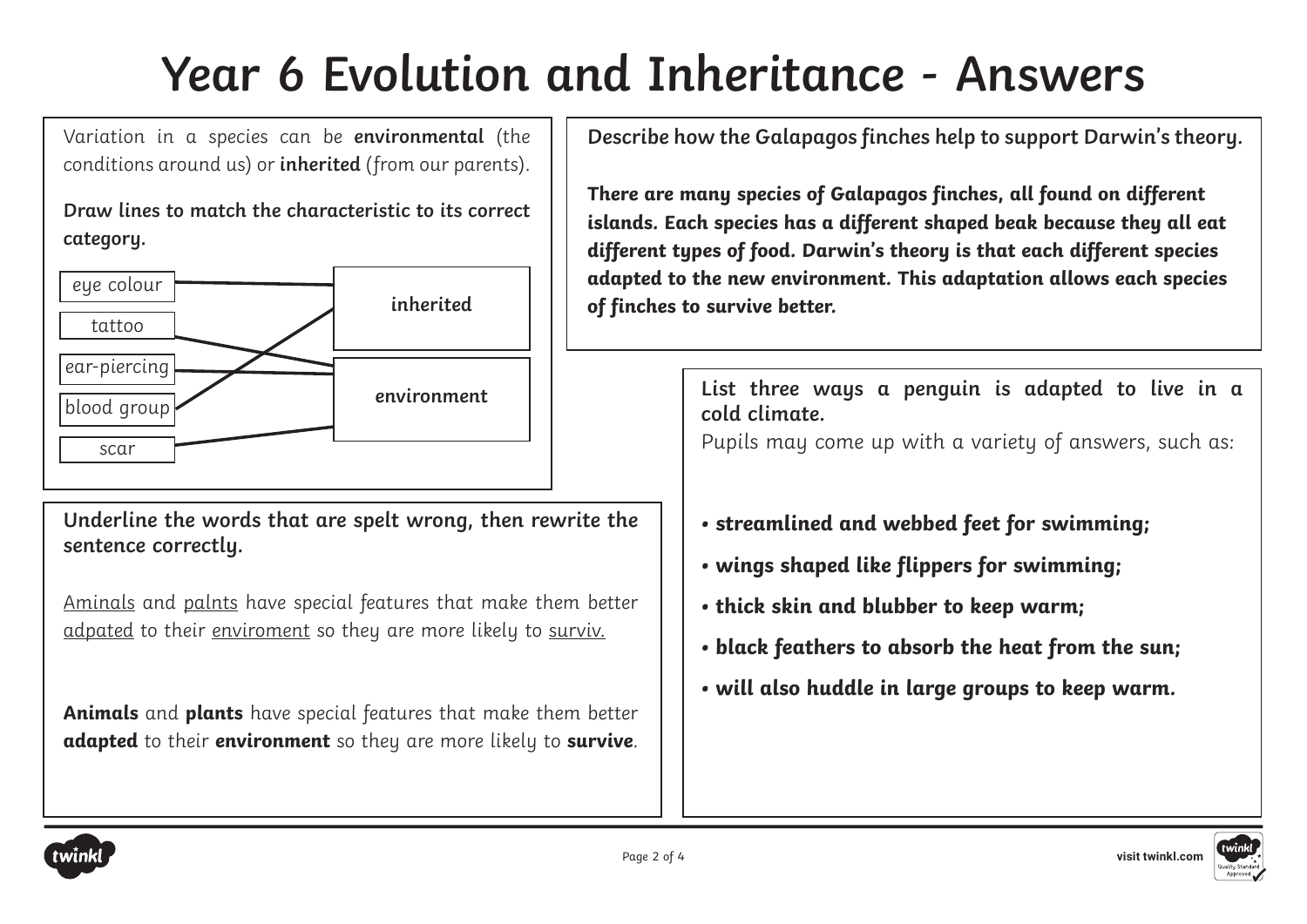| Living things are classified using the<br>Linnaean system. | Why do scientists use the Linnaean classification system?<br>Scientists can identify different species and how closely related different species<br>are depending on their characteristics. |
|------------------------------------------------------------|---------------------------------------------------------------------------------------------------------------------------------------------------------------------------------------------|
| Fill in the vowels to complete the words.                  |                                                                                                                                                                                             |
| Kingdom                                                    | What language is used when naming different species?                                                                                                                                        |
| Phylum                                                     | Greek<br>Latin<br>English                                                                                                                                                                   |
| $Cl$ ass                                                   |                                                                                                                                                                                             |
| Order                                                      | Can you explain why?<br>Latin is a language that can be used all over the world.                                                                                                            |
| Family                                                     |                                                                                                                                                                                             |
| Genus                                                      |                                                                                                                                                                                             |
| Species                                                    |                                                                                                                                                                                             |
|                                                            |                                                                                                                                                                                             |

**Classify the following organisms into two groups and then explain why you classified them this way.** 

human dolphin nettle buttercup slug bluebell orchid squirrel

Group 1 **humans, dolphin, slug, squirrel** 

Group 2 **nettle, buttercup, bluebell, orchid** 

**These organisms are either plants or animals and are separated into two kingdoms.**